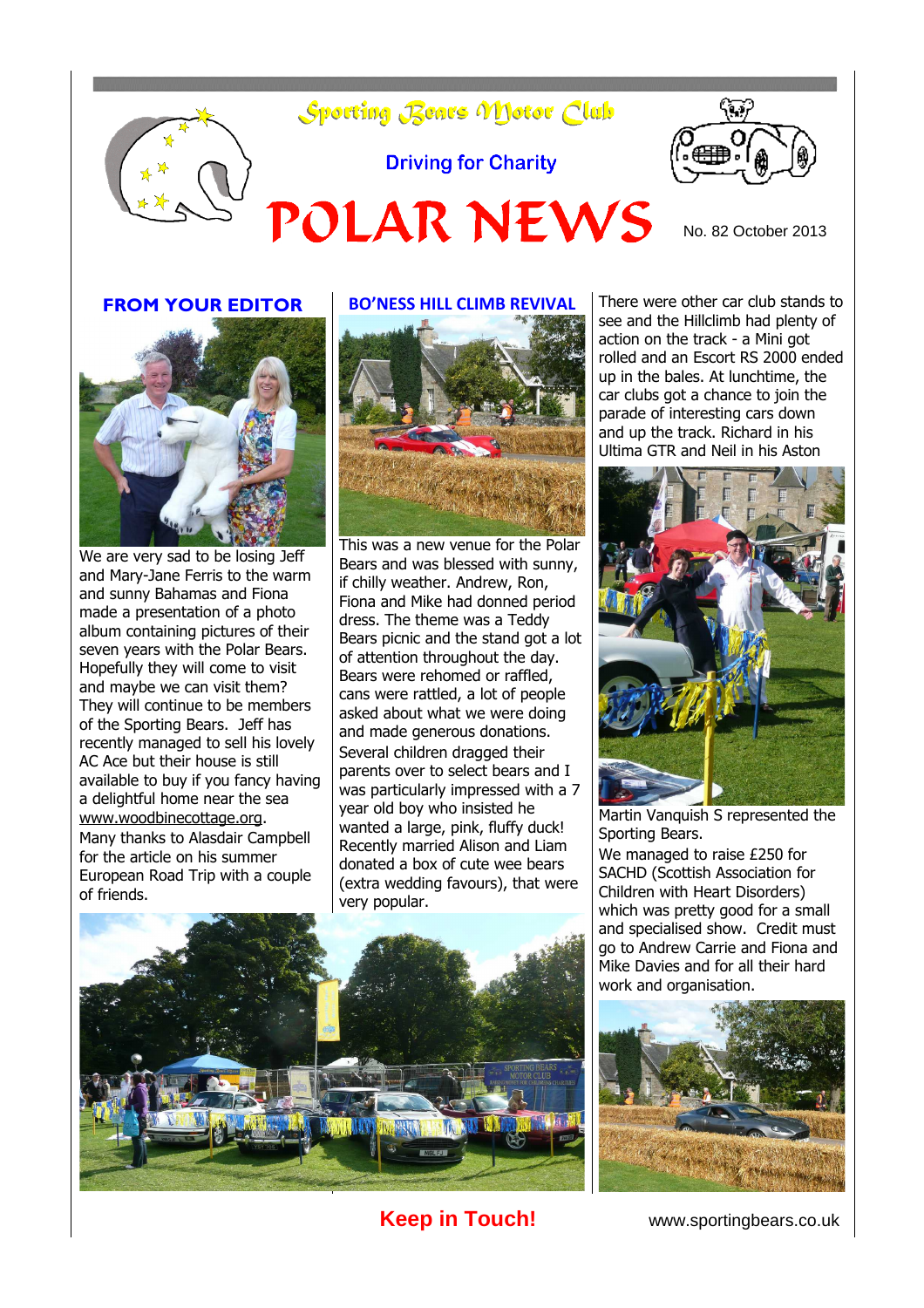#### **SEPTEMBER LUNCH**



A beautiful sunny (and warm) day saw 21 Polars head for the Collingwood Arms for another delicious lunch. PB enjoyed himself, basking in the sunshine and contemplating life, the universe and everything over a pint of beer. He then kept an eye on the raffle prizes in case Brian sneaked off with the chocolates!



After we'd eaten and had the raffle (which raised £135) we had the business part. Thirlestane, Corbridge, Teeside Children's Dream Rides & Bo'ness Hillclimb were very successful, but unfortunately the official Bears visit to Coldingham had to be cancelled. Raby Castle Dream Rides was a first time at this show and was very successful, having 10 cars and raising £650. The tickets for the Johnny Herbert Evenings in October raised £100 for REACT and £200 for Zoe's Place, Middlesborough.

#### THE 25th BIRTHDAY

CELEBRATIONS: Invitations have been sent out and the hotel needs a minimum of 20 bookings by December 20th or the event would be cancelled without any financial penalty being incurred by the Club. Brian Short suggested a subcommittee might help spread the load. Fiona advised that most of the arrangements were already in place following the Club Committee's decisions on the overall



format of the weekend and the signing of the hotel contract. She did ask if there were any suggestions for what might happen prior to the cake cutting on Sunday morning and those who had attended the  $21<sup>st</sup>$  celebrations felt the time between breakfast and morning coffee should be left free. Fiona invited members to volunteer with "meeting and greeting" on Friday afternoon and decorating the dinner/dance room on Saturday afternoon. She also identified that it would be particularly helpful if there were local Polars available on Friday evening/Saturday morning to chat with participants about the possible attractions in the Borders or Edinburgh or routes which they might find interesting. Please contact Fiona if you'd like to help. This is YOUR opportunity to participate in a major Club event without having to travel too far and to show the rest of the Club what a hospitable bunch the Polars are! If you haven't already booked then do please contact Fiona ASAP to get the relevant booking code. The main Committee has decided to register the Club with the Data Protection Commissioner. Other Committee decisions were that all events must have a risk assessment done and future route books should have 'suggested route only' on them. In future years there will be no Dream Rides at Kimbolton - keeping it as a show

for the members. The Sporting Bears now have 580 members and the Polars have 5 new ones. The Dream Rides at the NEC will be on November 15, 16 & 17 - see the website for details.



#### GAZEBO REPLACEMENT

The gazebo we borrowed from BVAC for the booking desk at Thirlestane was seriously damaged in the wind this year and will not be replaced by BVAC as it was surplus to requirements. Fiona suggested that the Polars buy their own without resorting to corporate sponsorship and a good discussion followed on the size, colour, logos and cost. It was agreed that a pop-up gazebo measuring 3m x 6m would best suit our needs. This has been costed from the Club's supplier Surf & Turf at £560. Printing of the logo on the roof (£90) and the Club's name on each

## **Visit us on the Web!** www.sportingbears.co.uk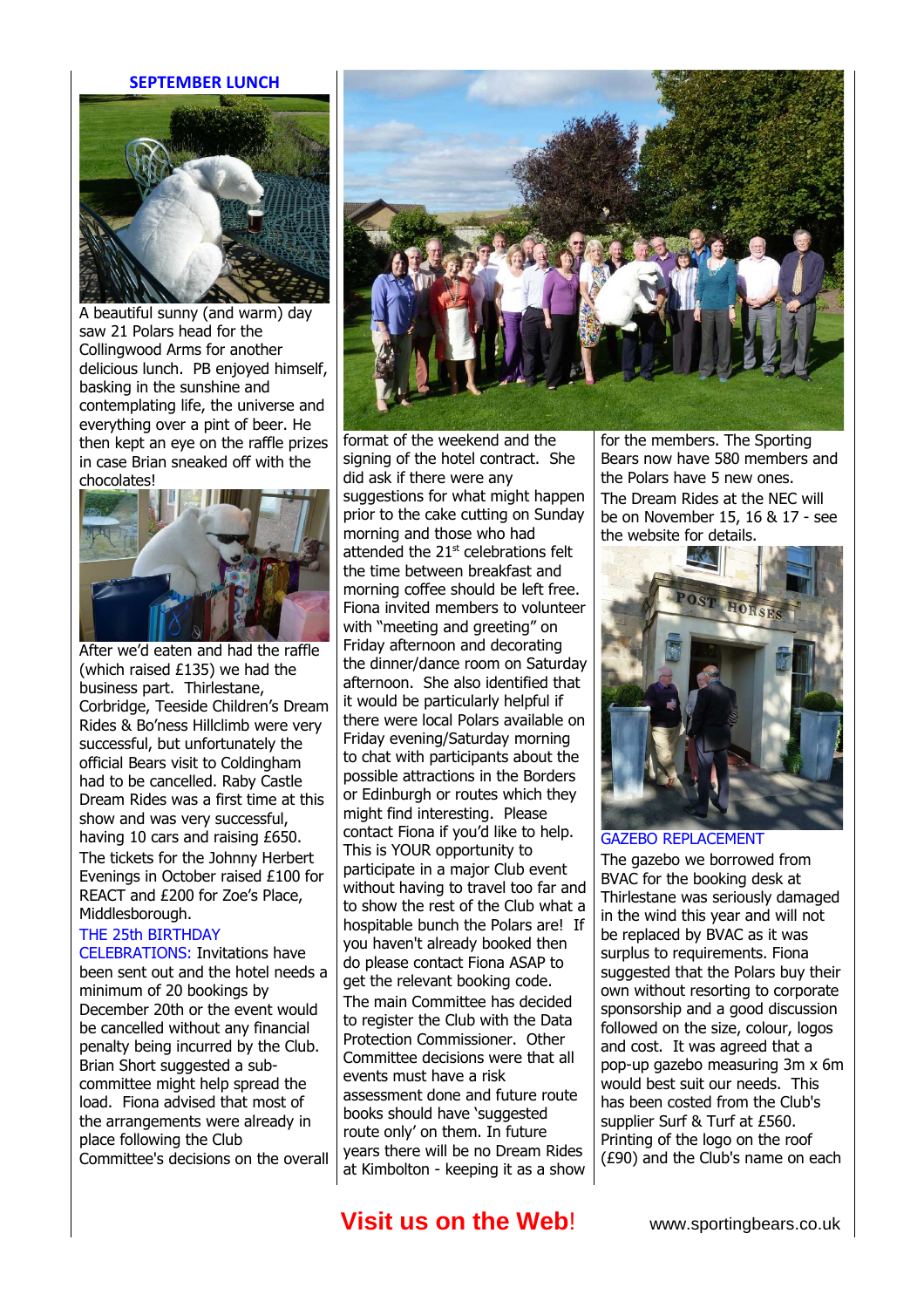of the 4 valences (£55 per side) would be additional. It was also suggested that a "feather flag" be purchased with "Dream Rides – Book Here" printed on it. The flags cost £150 or £185 depending upon the size with a ground fixing Vario Drill costing £10 and a Shelter Clamp £156. If you would like to contribute to the purchase of this equipment then please send your cheque made payable to "SBMC" to Fiona. At the meeting it had been suggested that we might use an on-line payment method. On investigation it was identified that Just Giving was inappropriate as the Club is not a charity whilst PayPal charges around 7% per transaction. Very many thanks to Ron Dyer and Robert Daniel who kindly made donations immediately following our lunch. Hopefully the generosity of the Polars will mean that we don't have to approach the Club for funds to help with these purchases.

**EUROPEAN ROAD TRIP**



In June I set out on another roadtrip to raise money for Whizz-Kidz. This time, I decided to buy something a bit more interesting than the Astra GTC I used last year, and after searching the online classifieds, I found a lovely example of a Jaguar XJS with just 53k miles on the clock.

Although my own adventure began in Glasgow, the journey South, through Britain, was simply the warm-up on the way to the startline, in Brussels. There, I met up with two friends who had each purchased their own cars for the trip. Kris, from Germany had found an excellent Mercedes SL500, just a year older than my Jag, and Xavier, from Belgium, had bought a great little Mercedes SLK for the tour.



On Monday 3rd June, we left the Cinquantenaire arches in Brussels and passed through 10 nations over the following 12 days. Our route took us through, Belgium,



Luxembourg, France, Switzerland, Italy, San-Marino, Liechtenstein, Austria, Germany, and Holland. Highlights included the medieval villages and towns of Eastern France, being stranded in the Swiss



**See You Soon!** www.sportingbears.co.uk

Alps, the majestic Italian Lakes, and historic San-Marino. On our return leg, we found ourselves at a hotel in Modena, surrounded by priceless raceprepared exotic classics that had just finished a 100-hour endurance road-race. They even made the Ferrari Museum seem somewhat underwhelming. After a brief encounter with an Aventador showcar in Modena city-centre, we were invited to visit the Lamborghini Factory and Museum in Sant' Agata. The staff at Lamborghini



could not have been more friendly, or helpful, and they made the whole experience a real pleasure. When a photograph of us at the